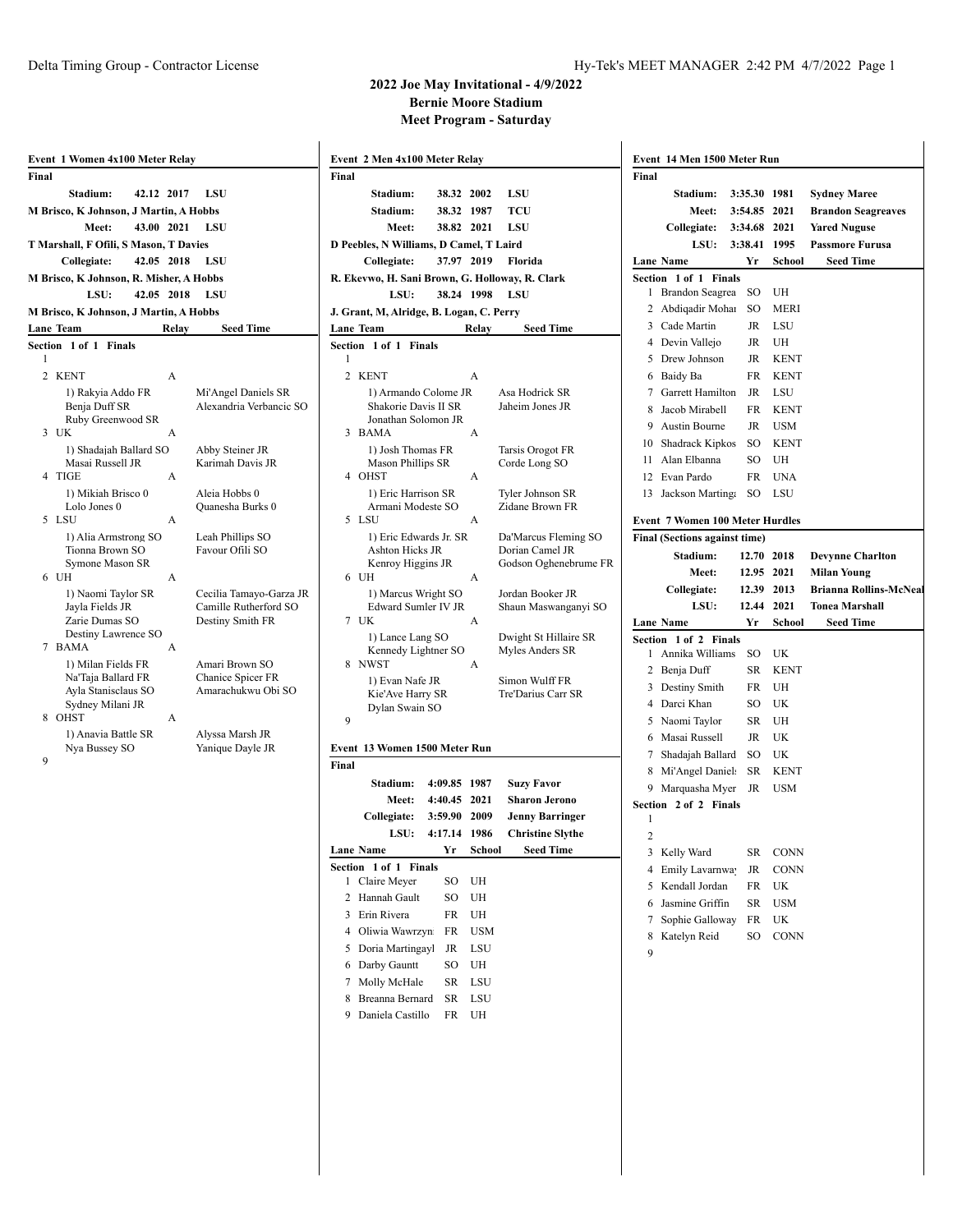## **2022 Joe May Invitational - 4/9/2022 Bernie Moore Stadium**

**Meet Program - Saturday**

| <b>Event 8 Men 110 Meter Hurdles</b>   |               |             |                       |                | Event 10 Men 400 Meter Dash          |           |             |                       |                | Event 11 Women 100 Meter Dash        |            |             |                       |
|----------------------------------------|---------------|-------------|-----------------------|----------------|--------------------------------------|-----------|-------------|-----------------------|----------------|--------------------------------------|------------|-------------|-----------------------|
| <b>Final (Sections against time)</b>   |               |             |                       |                | <b>Final (Sections against time)</b> |           |             |                       |                | <b>Final (Sections against time)</b> |            |             |                       |
| Stadium:                               |               | 13.36 2002  | <b>Ron Bramlett</b>   |                | Stadium:                             |           | 44.12 1987  | <b>Butch Reynolds</b> |                | Stadium:                             | 10.85 2017 |             | <b>Aleia Hobbs</b>    |
| Collegiate:                            |               | 12.98 2019  | <b>Grant Holloway</b> |                | Meet:                                |           | 46.71 2021  | <b>Philip Osei</b>    |                | Collegiate:                          | 10.75 2019 |             | Sha' Carri Richardson |
| LSU:                                   | 13.22         | 2021        | <b>Damion Thomas</b>  |                | Collegiate:                          | 43.61     | 2018        | <b>Michael Norman</b> |                | LSU:                                 | 10.75      | 2019        | Sha' Carri Richardson |
| Lane Name                              | Yr            | School      | <b>Seed Time</b>      |                | LSU:                                 | 44.29     | 1999        | <b>Derrick Brew</b>   |                | Lane Name                            | Yr         | School      | <b>Seed Time</b>      |
| Section 1 of 1 Finals                  |               |             |                       |                | Lane Name                            | Yr        | School      | <b>Seed Time</b>      |                | Section 1 of 4 Finals                |            |             |                       |
| 1 Nicholas Pronovo                     | <sub>SO</sub> | <b>CONN</b> |                       |                | Section 1 of 4 Finals                |           |             |                       |                | Ayla Stanisclaus                     | SO         | <b>BAMA</b> |                       |
| 2 De' Vion Wilson                      | <b>SO</b>     | UH          |                       |                | 1 Donnie James                       | JR        | <b>OHST</b> |                       | 2              | Thelma Davies                        | SO         | LSU         |                       |
| 3 Terrel Williams                      | SO            | <b>CONN</b> |                       |                | 2 Trey Johnson                       | JR        | UH          |                       | 3              | Anavia Battle                        | SR         | <b>OHST</b> |                       |
| 4 Kentre Patterson                     | SR            | <b>OHST</b> |                       |                | 3 Brian Faust                        | JR        | UK          |                       | 4              | Favour Ofili                         | SO         | LSU         |                       |
| 5 DJ Akindele                          | JR            | UH          |                       | 4              | Khaleb McRae                         | SO        | <b>BAMA</b> |                       | 5              | Aleia Hobbs                          |            | <b>TIGE</b> |                       |
| 6 Corde Long                           | SO            | BAMA        |                       |                | 5 Dwight St Hillair                  | SR        | UK          |                       | 6              | Mikiah Brisco                        |            | <b>TIGE</b> |                       |
| 7 Arthur Price                         |               | <b>TIGE</b> |                       |                | 6 Tyler Johnson                      | SR        | <b>OHST</b> |                       | 7              | Abby Steiner                         | JR         | UK          |                       |
| 8 Jordan Torney                        | SR            | <b>CONN</b> |                       |                | 7 Leander Forbes                     | JR        | <b>BAMA</b> |                       | 8              | Cecilia Tamayo-                      | JR         | UH          |                       |
| 9                                      |               |             |                       | 8              | <b>Quincy Downing</b>                |           | <b>TIGE</b> |                       | 9              | Tionna Brown                         |            | SO LSU      |                       |
|                                        |               |             |                       | 9              | Destine Scott                        | JR        | <b>NWST</b> |                       |                | Section 2 of 4 Finals                |            |             |                       |
| Event 9 Women 400 Meter Dash           |               |             |                       |                | Section 2 of 4 Finals                |           |             |                       |                | <b>Trinity Benson</b>                | SO         | <b>USM</b>  |                       |
| <b>Final (Sections against time)</b>   |               |             |                       |                | Quivell Jordan                       |           | SR UH       |                       | 2              | Na'Taja Ballard                      | FR         | <b>BAMA</b> |                       |
| Stadium:                               |               | 49.71 2016  | <b>Courtney Okolo</b> |                | 2 Jonathan Martin                    | SO        | <b>BAMA</b> |                       |                | 3 Morgan Smalls                      | SO         | LSU         |                       |
| Meet:                                  |               | 52.87 2021  | <b>Brianne Bethel</b> | 3              | Gabriel Serrano                      | JR        | <b>BAMA</b> |                       | 4              | Yanique Dayle                        | JR         | <b>OHST</b> |                       |
| Collegiate:                            |               | 49.57 2021  | Athing Mu             | 4              | Zidane Brown                         | FR        | <b>OHST</b> |                       | 5              | Karimah Davis                        | JR         | UK          |                       |
| LSU:                                   |               | 50.60 1997  | LaTarsha Stroman      | 5              | <b>Tyrell Valentine</b>              | SR        | UH          |                       | 6              | Nya Bussey                           | SO         | OHST        |                       |
| Lane Name                              | Yr            | School      | <b>Seed Time</b>      |                | 6 Ashton Hicks                       | JR        | LSU         |                       | 7              | Shadajah Ballard                     | SO         | UK          |                       |
| Section 1 of 2 Finals                  |               |             |                       |                | 7 Armani Modeste                     | SO        | <b>OHST</b> |                       | 8              | Amari Brown                          | SO         | <b>BAMA</b> |                       |
| 1 Chanice Spicer                       |               | FR BAMA     |                       | 8              | Galen Loyd                           | FR        | <b>NWST</b> |                       | 9              | Talaya Lewis                         | SO         | BAMA        |                       |
| 2 Ruby Greenwood                       | SR            | <b>KENT</b> |                       |                | 9 Junior Charles                     | SR        | NWST        |                       |                | Section 3 of 4 Finals                |            |             |                       |
| 3 Amarachukwu O                        | SO            | <b>BAMA</b> |                       |                | Section 3 of 4 Finals                |           |             |                       |                |                                      |            |             |                       |
| 4 Jaydan Wood                          | JR            | <b>OHST</b> |                       | -1             |                                      |           |             |                       | 2              | Sydney Milani                        | JR         | <b>BAMA</b> |                       |
| 5 Amber Anning                         | SO            | LSU         |                       | 2              | Shakorie Davis I                     | SR        | <b>KENT</b> |                       | 3              | Serena Bolden                        | SO         | LSU         |                       |
| 6 Megan Moss                           | SO            | UK          |                       | 3              | Antonio Crisco                       | FR        | <b>BAMA</b> |                       | 4              | Milan Fields                         | FR         | <b>BAMA</b> |                       |
| 7 Bryannia Murphy                      | SO            | <b>OHST</b> |                       |                | 4 Grover Winston                     | <b>SO</b> | <b>BAMA</b> |                       | 5              | Jayla Fields                         | JR         | UH          |                       |
| 8 Hailey Day                           | FR            | <b>UNA</b>  |                       |                | 5 Aaron Smith                        | SO        | LSU         |                       | 6              | Alia Armstrong                       | SO         | LSU         |                       |
| 9 Alyssa Marsh                         | JR            | <b>OHST</b> |                       | 6              | Ebenezer Aggrey                      | SO        | <b>NWST</b> |                       |                | 7 Kenia Seals                        | SO         | <b>USM</b>  |                       |
| Section 2 of 2 Finals                  |               |             |                       | 7              | Joshua White                         | SO        | UH          |                       | 8              | Naomi Taylor                         | SR         | UH          |                       |
|                                        |               |             |                       | 8              | Jonathan Solomo                      | JR        | <b>KENT</b> |                       |                | 9 Trinity Flagler                    | SO         | <b>USM</b>  |                       |
| 2 Taylor Harris                        | SR            | <b>USM</b>  |                       | 9              |                                      |           |             |                       |                | Section 4 of 4 Finals                |            |             |                       |
| 3 Victoya Smith                        | FR            | BAMA        |                       |                | Section 4 of 4 Finals                |           |             |                       | -1             |                                      |            |             |                       |
| 4 Raquel Rosa                          | FR            | <b>CONN</b> |                       | 1              |                                      |           |             |                       | $\overline{c}$ |                                      |            |             |                       |
| 5 Iman Babineaux                       | SO.           | UH          |                       | $\overline{2}$ |                                      |           |             |                       | 3              |                                      |            |             |                       |
| 6 Zarie Dumas                          | SO            | UH          |                       | 3              |                                      |           |             |                       |                | 4 Rakyia Addo                        |            | FR KENT     |                       |
| 7 Dynasty McClen FR UK                 |               |             |                       |                | 4 Tomek Przybylał FR USM             |           |             |                       |                | 5 Jailya Ash                         |            | FR CONN     |                       |
| 8 Sophia Castrono <sup>1</sup> JR CONN |               |             |                       |                | 5 Joseph O'Brien                     |           | SO CONN     |                       |                | 6 Raven Nunnery                      |            | FR UH       |                       |
| 9 Maddie O'Neill                       |               | FR BAMA     |                       |                | 6 Joel Ekeanyanwu FR LSU             |           |             |                       | 7              |                                      |            |             |                       |
|                                        |               |             |                       | 7              |                                      |           |             |                       | 8              |                                      |            |             |                       |
|                                        |               |             |                       | 8              |                                      |           |             |                       | 9              |                                      |            |             |                       |
|                                        |               |             |                       | 9              |                                      |           |             |                       |                |                                      |            |             |                       |
|                                        |               |             |                       |                |                                      |           |             |                       |                |                                      |            |             |                       |
|                                        |               |             |                       |                |                                      |           |             |                       |                |                                      |            |             |                       |
|                                        |               |             |                       |                |                                      |           |             |                       |                |                                      |            |             |                       |
|                                        |               |             |                       |                |                                      |           |             |                       |                |                                      |            |             |                       |
|                                        |               |             |                       |                |                                      |           |             |                       |                |                                      |            |             |                       |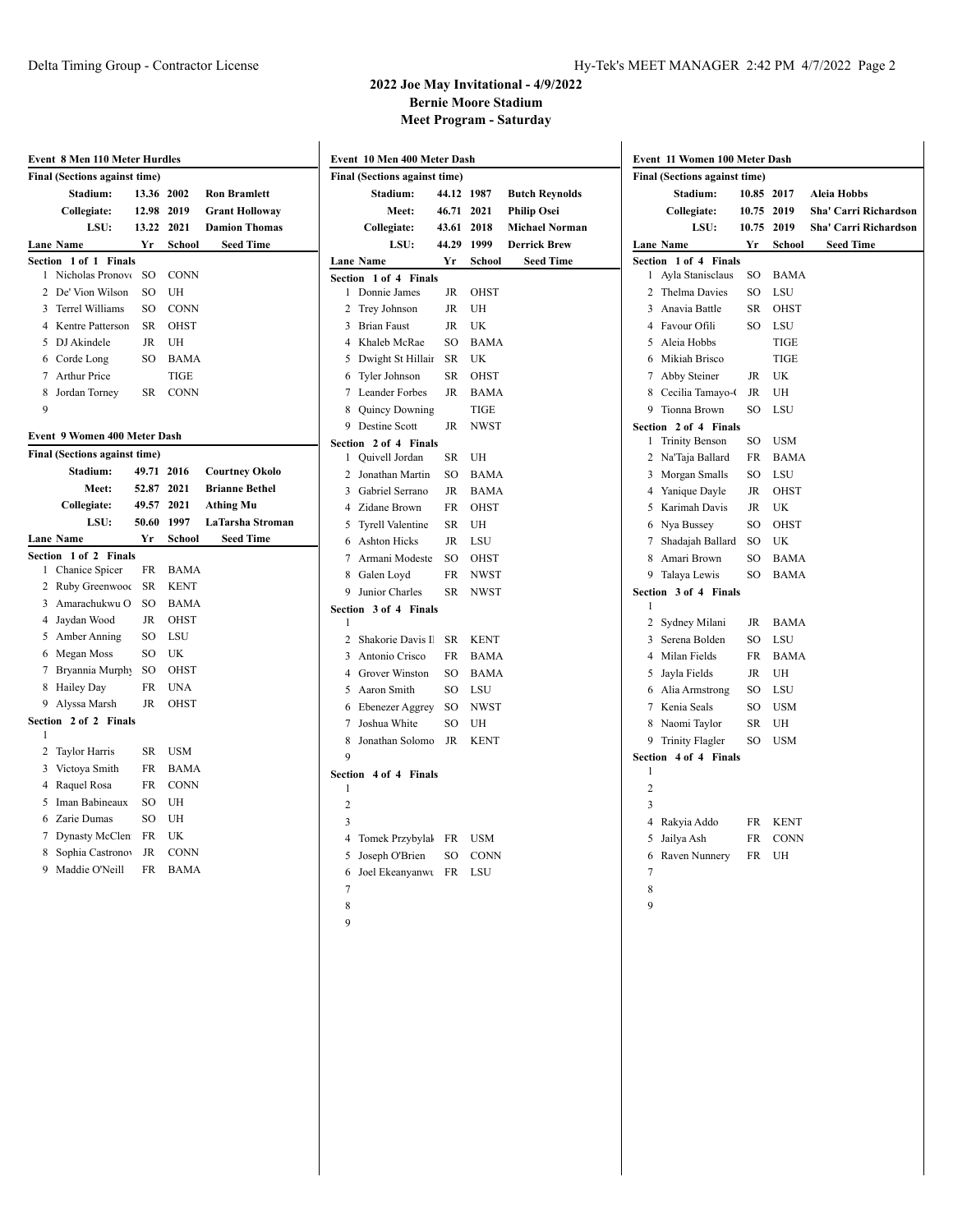## Delta Timing Group - Contractor License Hy-Tek's MEET MANAGER 2:42 PM 4/7/2022 Page 3

#### **2022 Joe May Invitational - 4/9/2022 Bernie Moore Stadium Meet Program - Saturday**

| Event 12 Men 100 Meter Dash                           | <b>Event 5 Women 800 Meter Run</b>                        | <b>Event 15 Women 400 Meter Hurdles</b>               |
|-------------------------------------------------------|-----------------------------------------------------------|-------------------------------------------------------|
| <b>Final (Sections against time)</b>                  | Final                                                     | Final (Sections against time)                         |
| Stadium:<br>9.99 1995<br><b>Donovan Bailey</b>        | 2:00.76 2013<br><b>Natova Goule</b><br>Stadium:           | Stadium:<br>54.70 2016<br><b>Ashley Spencer</b>       |
| <b>Terrance Laird</b><br>Meet:<br>10.06 2021          | Meet:<br>2:17.06 2021<br><b>Emoni Coleman</b>             | Meet:<br>58.88 2021<br><b>Jurnee Woodward</b>         |
| 9.82 2017<br>Collegiate:<br><b>Christian Coleman</b>  | 1:57.73 2021<br>Collegiate:<br><b>Athing Mu</b>           | Collegiate:<br>52.75 2018<br><b>Sydney McLaughlin</b> |
| LSU:<br>9.89 2008<br><b>Richard Thompson</b>          | LSU:<br>1:59.93 2013<br><b>Natoya Goule</b>               | LSU:<br>53.97 2007<br>Nickiesha Wilson                |
| School<br><b>Seed Time</b><br><b>Lane Name</b><br>Yr  | Yr<br><b>Lane Name</b><br>School<br><b>Seed Time</b>      | <b>Seed Time</b><br>Lane Name<br>Yr<br>School         |
| Section 1 of 4 Finals                                 | Section 1 of 1 Finals                                     | Section 1 of 2 Finals                                 |
| 1 Nicholas Alexano<br>SR<br>UH                        | <b>CONN</b><br>1 Allie Alsup<br>SR                        |                                                       |
| 2 Rodney Heath Jr. FR UK                              | 2 Sara Funderburk<br>SR<br>LSU                            | USM<br>2 Tatiyana Jenning<br>SO                       |
| 3 Kie'Ave Harry<br>SR NWST                            | 3 Kate Mattox<br>SR USM                                   | 3 Lea Duben<br><b>BAMA</b><br>SO                      |
| 4 Jordan Booker<br>JR<br>UH                           | 4 Smilla Kolbe<br><b>USM</b><br>FR                        | LSU<br>4 Garriel White<br>FR                          |
| UK<br>5 Lance Lang<br>SO                              | 5 Elise O'Leary<br><b>CONN</b><br>SO                      | LSU<br>FR<br>5 Michaela Rose                          |
| 6 Eric Harrison<br><b>OHST</b><br>SR                  | <b>USM</b><br>6 Sandra Szpott<br>SR                       | UK<br>6 Masai Russell<br>JR                           |
| 7 Dorian Camel<br>LSU<br>JR                           | 7 Hailey Day<br>FR UNA                                    | 7 Chanler Robinso:<br>SO<br><b>OHST</b>               |
| 8 Da'Marcus Flemi SO<br>LSU                           | 8 Carly Nicholson<br>UNA<br>FR                            | <b>BAMA</b><br>8 Sydney Milani<br>JR                  |
| 9 Akanni Hislop<br><b>TIGE</b>                        | 9 Sophie Martin<br>FR<br>UNA                              | 9 Gabrielle Davis<br>FR CONN                          |
| Section 2 of 4 Finals<br>1 Trenton McDona<br>UH<br>SR | 10 Michelle Mayer<br>SO<br>UH                             | Section 2 of 2 Finals                                 |
| 2 Jaheim Jones<br>JR<br>KENT                          | LSU<br>11 Callie Hardy<br>FR<br>12 Victoria Ruiz<br>FR UH | $\overline{c}$                                        |
| 3 Elijah Miller<br><b>USM</b><br>SR                   |                                                           | 3                                                     |
| 4 Kenroy Higgins<br>JR<br>LSU                         | Event 6 Men 800 Meter Run                                 | 4 Darci Khan<br>UK<br>SO                              |
| 5 Godson Ogheneb<br>FR<br>LSU                         | Final                                                     | <b>KENT</b><br>SO<br>5 Alexandria Verba               |
| 6 Mason Phillips<br>SR BAMA                           | 1:45.17 2002<br><b>Otukile Lekote</b><br><b>Stadium:</b>  | 6 Alyssa Elliott<br>FR CONN                           |
| UK<br>7 Tai Brown<br>JR                               | 1:51.60 2021<br>Meet:<br><b>Christian Gilmore</b>         | 7                                                     |
| 8 Josh Thomas<br><b>BAMA</b><br>FR                    | 1:43.25 2018<br>Collegiate:<br><b>Michael Saruni</b>      | 8                                                     |
| 9 Dylan Swain<br>SO NWST                              | LSU:<br>1:45.53 1987<br>Robin Van Helden                  | 9                                                     |
| Section 3 of 4 Finals                                 | Yr<br>School<br><b>Lane Name</b><br><b>Seed Time</b>      |                                                       |
|                                                       |                                                           |                                                       |
| -1                                                    | Section 1 of 2 Finals                                     | <b>Event 16 Men 400 Meter Hurdles</b>                 |
| 2 Tyler Moore<br>FR<br>BAMA                           | <b>CONN</b><br>1 Joseph Pearl<br>JR                       | Final (Sections against time)                         |
| <b>USM</b><br>3 Elijah Burton<br>JR                   | 2 Christian Gilmor<br>JR<br>UH                            | Stadium:<br>48.16 2002<br><b>Rickey Harris</b>        |
| UH<br>4 Lateef Birks Jr.<br>JR                        | 3 Amos Beadle<br><b>MERI</b><br>SO                        | Meet:<br>50.15 2021<br><b>Sean Burrell</b>            |
| 5 Josiah Thompsor<br><b>CONN</b><br>JR                | 4 Stephen Sutton<br><b>CONN</b><br>SO                     | Collegiate:<br>47.02 2018<br>Rai Benjamin             |
| 6 Marcus Wright<br>SO<br>UH                           | 5 Mahamed Sharif<br>SO.<br><b>CONN</b>                    | LSU:<br><b>Bennie Brazell</b><br>47.67<br>2005        |
| 7 Armando Colom<br>JR<br><b>KENT</b>                  | <sub>SO</sub><br><b>CONN</b><br>6 Marzio Mastroiai        | Lane Name<br>Yr<br>School<br><b>Seed Time</b>         |
| SR UK<br>8 Myles Anders                               | 7 Isiah Travis<br>LSU<br>FR                               | Section 1 of 2 Finals                                 |
| 9                                                     | 8 Adam Mason<br>FR<br>UH                                  |                                                       |
| Section 4 of 4 Finals                                 | 9 Devin Vallejo<br>JR<br>UH                               | 2 De' Vion Wilson<br>SO<br>UH                         |
| $\overline{1}$                                        | 10 Dylan Evans<br><b>USM</b><br>SO                        | 3 Landon Chalden<br>SO<br><b>USM</b>                  |
| $\overline{2}$                                        | <b>KENT</b><br>11 Quintin Cooks<br>SO                     | 4 Corde Long<br>SO<br><b>BAMA</b>                     |
| 3                                                     | Section 2 of 2 Finals                                     | 5 Wellington Ventu JR CONN                            |
| 4 Brennon William FR USM                              | FR UNA<br>1 Jack Wallace                                  | 6 Kenroy Williams SR UK                               |
| 5 Richmond Kwaa SO<br><b>CONN</b>                     | 2 Carlos Castillo<br>FR UH                                | 7 Clayton Elder<br>SO BAMA<br>SO UK                   |
| 6 Alec Williams<br>SO UH                              | 3 Mar'Ques McCra<br>SO<br>USM<br>SO KENT                  | 8 Beck O'Daniel<br>9                                  |
| 7                                                     | 4 Trey Double                                             | Section 2 of 2 Finals                                 |
| 8                                                     | 5 Ethan Yost<br>FR KENT<br>6 Jeremiah Wilson<br>SO<br>UH  |                                                       |
| 9                                                     | 7 Stephen Schlottn<br>JR<br>LSU                           | $\overline{2}$                                        |
|                                                       | 8 Tyler Keranen<br>SO UH                                  |                                                       |
|                                                       | 9 Jalen McCoy<br>SO USM                                   | 4 Adam Khriss<br>JR UH                                |
|                                                       | 10 Austin Bourne<br>JR USM                                | 5 Dillon Leacock<br>FR UH                             |
|                                                       | 11                                                        | 6 Oscar Smith<br>SO OHST                              |
|                                                       |                                                           |                                                       |
|                                                       |                                                           | 8                                                     |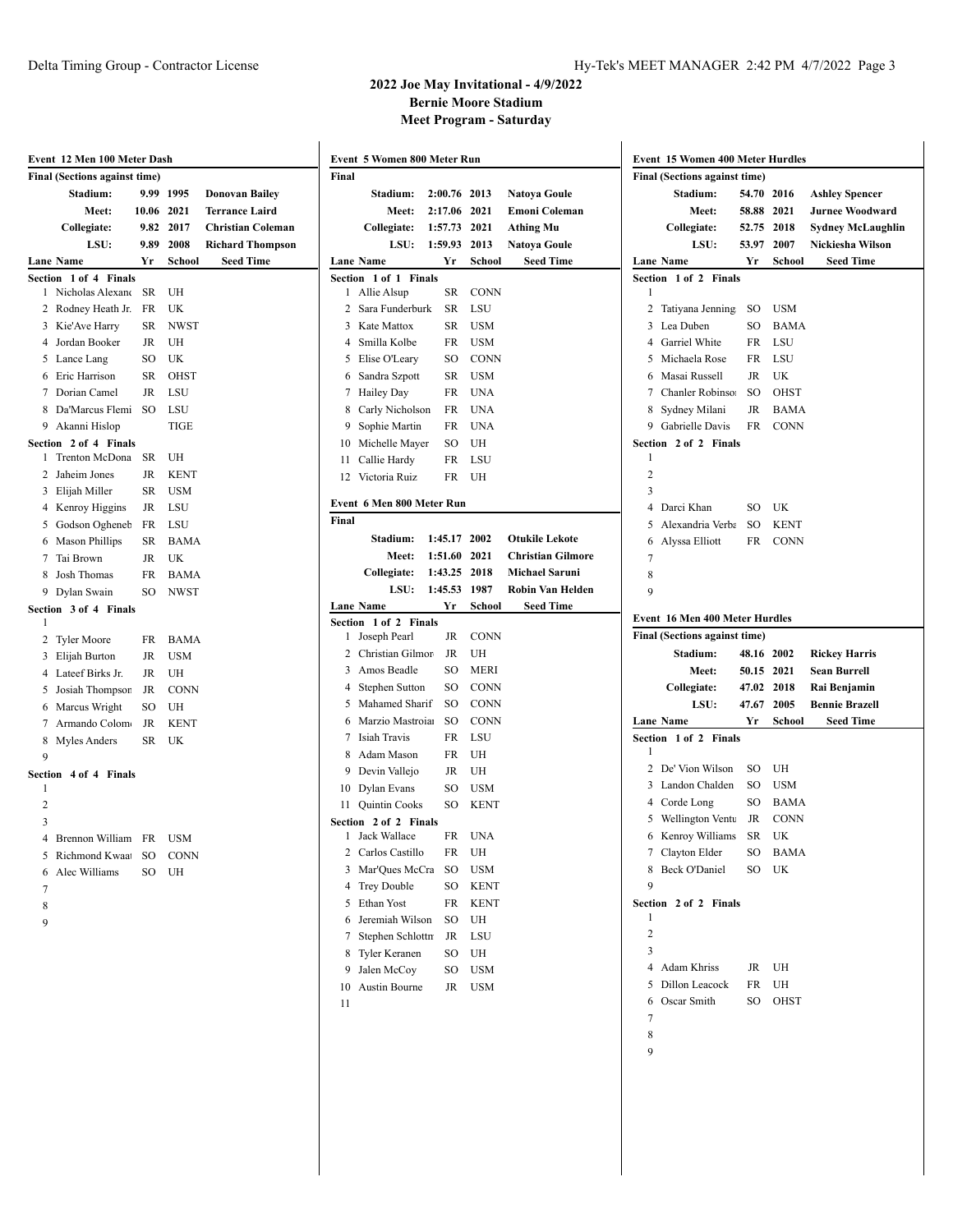| <b>Final (Sections against time)</b> |                             |           |             |                       |  |  |  |  |
|--------------------------------------|-----------------------------|-----------|-------------|-----------------------|--|--|--|--|
|                                      | Stadium:                    | 22.47     | 2004        | <b>Muna Lee</b>       |  |  |  |  |
|                                      | Meet:                       | 23.59     | 2021        | <b>Tonea Marshall</b> |  |  |  |  |
|                                      | Collegiate:                 | 22.02     | 2017        | <b>Kyra Jefferson</b> |  |  |  |  |
|                                      | LSU:                        | 22.04     | 1989        | <b>Dawn Sowell</b>    |  |  |  |  |
| Lane Name                            |                             | Yr        | School      | <b>Seed Time</b>      |  |  |  |  |
|                                      | Section 1 of 3 Finals       |           |             |                       |  |  |  |  |
| 1                                    | Kenia Seals                 | SO        | <b>USM</b>  |                       |  |  |  |  |
| 2                                    | Dajour Miles                | SO        | UK          |                       |  |  |  |  |
|                                      | 3 Yanique Dayle             | JR        | OHST        |                       |  |  |  |  |
| 4                                    | Alexis Holmes               | JR        | UK          |                       |  |  |  |  |
|                                      | 5 Abby Steiner              | JR        | UK          |                       |  |  |  |  |
|                                      | 6 Anavia Battle             | <b>SR</b> | OHST        |                       |  |  |  |  |
|                                      | 7 Karimah Davis             | <b>JR</b> | UK          |                       |  |  |  |  |
| 8                                    | Cecilia Tamayo-             | JR        | UH          |                       |  |  |  |  |
| 9                                    | Ayla Stanisclaus            | SO        | <b>BAMA</b> |                       |  |  |  |  |
|                                      | Section 2 of 3 Finals       |           |             |                       |  |  |  |  |
| 1                                    | Brianna Davis               | SO        | CONN        |                       |  |  |  |  |
| 2                                    | <b>Trinity Benson</b>       | SO        | USM         |                       |  |  |  |  |
| 3                                    | Nya Bussey                  | SO        | <b>OHST</b> |                       |  |  |  |  |
|                                      | 4 Tionna Brown              | SO        | LSU         |                       |  |  |  |  |
|                                      | 5 Amari Brown               | SO        | <b>BAMA</b> |                       |  |  |  |  |
| 6                                    | Symone Mason                | SR        | LSU         |                       |  |  |  |  |
|                                      | 7 Na'Taja Ballard           | FR        | <b>BAMA</b> |                       |  |  |  |  |
| 8                                    | Amber Anning                | SO        | LSU         |                       |  |  |  |  |
| 9                                    | Talaya Lewis                | SO        | BAMA        |                       |  |  |  |  |
|                                      | Section 3 of 3 Finals       |           |             |                       |  |  |  |  |
| 1                                    | Katelyn Reid                | SO        | CONN        |                       |  |  |  |  |
| 2                                    | Emily Lavarnwa <sup>y</sup> | JR        | CONN        |                       |  |  |  |  |
| 3                                    | Destiny Smith               | FR        | UH          |                       |  |  |  |  |
| 4                                    | Dynasty McClen              | FR        | UK          |                       |  |  |  |  |

 Milan Fields FR BAMA Trinity Flagler SO USM Danielle Phillip FR CONN Raven Nunnery FR UH Kelly Ward SR CONN

**Event 18 Men 200 Meter Dash Final (Sections against time)**

 Josh Thomas FR BAMA Evan Nafe JR NWST Bismark Boateng TIGE 4 Kennedy Lightne SO UK 5 Christian Coleman NIKE 6 Shaun Maswanga SO UH Tarsis Orogot FR BAMA Vernon Norwood TIGE Eric Harrison SR OHST

|      | 2 Asa Hodrick            |     | SR KENT |
|------|--------------------------|-----|---------|
|      |                          |     |         |
|      | 3 Mason Phillips SR BAMA |     |         |
| hall | 4 Da'Marcus Flemi SO LSU |     |         |
| son  | 5 Tai Brown              | JR. | – UK    |
| П    | 6 Dorian Camel           | JR. | – LSU   |
| ne   | 7 Tyler Terry            |     | TIGE    |

**Section 2 of 5 Finals**

1 Trenton McDona SR UH

| 9              | Rodney Heath Jr.      | FR   | UK          |
|----------------|-----------------------|------|-------------|
|                | Section 3 of 5 Finals |      |             |
| 1              | Alec Williams         | SO   | UH          |
| $\overline{2}$ | Elijah Miller         | SR – | USM         |
| 3              | Noah Woodman          | SR – | <b>CONN</b> |
|                | 4 Myles Anders        | SR – | UK          |
|                | 5 Simon Wulff         | FR   | <b>NWST</b> |
| 6              | Jahnoy Thompso        |      | <b>TIGE</b> |
| 7              | <b>Brian Faust</b>    | JR   | UK          |
| 8              | Edward Sumler I       | JR.  | UH          |
| 9              | Dylan Swain           | SO.  | <b>NWST</b> |
|                | Section 4 of 5 Finals |      |             |
| 1.             | DJ Akindele           | JR   | UH          |
|                | 2 Markus Bagley       | JR   | <b>CONN</b> |
| 3              | Lamont Moss           | FR 1 | <b>USM</b>  |
|                | 4 Aaron Hackett       | JR   | <b>CONN</b> |
|                | 5 Akanni Hislop       |      | <b>TIGE</b> |
|                | 6 Lateef Birks Jr.    | JR   | UH          |
|                | 7 Tre'Darius Carr     | SR – | <b>NWST</b> |
| 8              | Aaron Smith           | SO.  | LSU         |
| 9              | Conor Mahony          | SO - | <b>CONN</b> |
|                | Section 5 of 5 Finals |      |             |
| 1              |                       |      |             |
| $\overline{c}$ |                       |      |             |
| 3              |                       |      |             |
| 4              | Brennon William       | FR   | USM         |
| 5              | Joshua White          | SO - | UH          |
| 6              | Elijah Burton         |      | JR USM      |
| 7              | <b>Tyler Moore</b>    | FR 1 | <b>BAMA</b> |
| 8              | Kentre Patterson      | SR   | OHST        |
|                |                       |      |             |

|    | 1 mai (Sections against anne) |            |             |                      |       |                               |                     |            |                |
|----|-------------------------------|------------|-------------|----------------------|-------|-------------------------------|---------------------|------------|----------------|
|    | Stadium:                      | 19.98 2002 |             | <b>Justin Gatlin</b> |       | Event 19 Women 3000 Meter Run |                     |            |                |
|    | Meet:                         | 20.36 2021 |             | <b>Noah Williams</b> | Final |                               |                     |            |                |
|    | Collegiate:                   | 19.69 2007 |             | <b>Walter Dix</b>    |       | Stadium:                      | 8:53.07 1988        |            | Vicki Hı       |
|    | LSU:                          |            | 19.63 2006  | <b>Xavier Carter</b> |       |                               | Meet: 10:32.76 2021 |            | Benadin        |
|    | <b>Lane Name</b>              | Yr         | School      | <b>Seed Time</b>     |       | Collegiate:                   | 8:42.03 2009        |            | <b>Jenny S</b> |
|    | Section 1 of 5 Finals         |            |             |                      |       | LSU:                          | 9:47.53 2021        |            | Shelby S       |
|    | 1 Josh Thomas                 | FR.        | <b>BAMA</b> |                      |       | <b>Lane Name</b>              | Yr                  | School     | Seed           |
|    | 2 Evan Nafe                   | JR         | <b>NWST</b> |                      |       | Section 1 of 1 Finals         |                     |            |                |
|    | 3 Bismark Boateng             |            | TIGE        |                      |       | 1 Katelyn Cartwrig            | JR                  | <b>USM</b> |                |
|    | 4 Kennedy Lightne SO          |            | UK.         |                      |       | 2 Rebecca DeKay               | SO                  | <b>USM</b> |                |
| 5. | Christian Colema              |            | NIKE        |                      | 3     | Sarah Parnell                 | SO                  | <b>USM</b> |                |
| 6  | Shaun Maswang:                | SO.        | UH          |                      |       | 4 Gwyneth Hughes              | FR                  | LSU        |                |
|    | Tarsis Orogot                 | FR.        | BAMA        |                      |       | Carlin Beal                   | SO.                 | <b>USM</b> |                |
|    | Vernon Norwood                |            | TIGE        |                      | 6     |                               |                     |            |                |
|    |                               |            |             |                      |       |                               |                     |            |                |

|                | Event 21 Women 4x400 Meter Relay            |       |                                           |
|----------------|---------------------------------------------|-------|-------------------------------------------|
|                | <b>Final (Sections against time)</b>        |       |                                           |
|                | Stadium:<br>3:26.46                         | 2002  | South Carolina                            |
|                | 3:42.19<br><b>Meet:</b>                     | 2021  | LSU                                       |
|                | A Anning, M Young, L Phillips, H Carroll    |       |                                           |
|                | Collegiate:<br>3:22.34                      | 2021  | <b>Texas A&amp;M</b>                      |
|                | T. Robinson-Jones, C. Young, J. Reed, A. Mu |       |                                           |
|                | 3:24.59 2012<br>LSU:                        |       | LSU                                       |
|                | L. McDermott, R. Alexander, C. Tate, J. Day |       |                                           |
|                | Lane Team                                   | Relay | <b>Seed Time</b>                          |
| Section        | 1 of 2<br><b>Finals</b>                     |       |                                           |
| 1              |                                             |       |                                           |
| $\overline{c}$ | UK                                          | в     |                                           |
|                | 1) Dynasty McClennon FR                     |       | Darci Khan SO                             |
|                | Annika Williams SO                          |       | Shadajah Ballard SO                       |
| 3              | <b>OHST</b>                                 | А     |                                           |
|                | 1) Anavia Battle SR                         |       | Alyssa Marsh JR                           |
|                | Jaydan Wood JR                              |       | Chanler Robinson SO                       |
| 4              | Bryannia Murphy SO<br>LSU                   | А     |                                           |
|                | 1) Favour Ofili SO                          |       | Garriel White FR                          |
|                | Michaela Rose FR                            |       | Amber Anning SO                           |
| 5              | UK                                          | А     |                                           |
|                | 1) Karimah Davis JR                         |       | Dajour Miles SO                           |
|                | Megan Moss SO                               |       | Alexis Holmes JR                          |
| 6              | <b>BAMA</b>                                 | А     |                                           |
|                | 1) Amarachukwu Obi SO                       |       | Amari Brown SO                            |
| 7              | Chanice Spicer FR<br>UH                     | А     | Na'Taja Ballard FR                        |
|                | 1) Zarie Dumas SO                           |       | Iman Babineaux SO                         |
|                | Aliyah Taylor SO                            |       | Cecilia Tamayo-Garza JR                   |
| 8              | BAMA                                        | B     |                                           |
|                | 1) Victoya Smith FR                         |       | Sydney Milani JR                          |
|                | Lea Duben SO                                |       | Maddie O'Neill FR                         |
| 9              |                                             |       |                                           |
| 1              | <b>Section 2 of 2 Finals</b>                |       |                                           |
| 2              |                                             |       |                                           |
| 3              |                                             |       |                                           |
| 4              | <b>KENT</b>                                 | А     |                                           |
|                | 1) Alexandria Verbancic SC                  |       | Benja Duff SR                             |
|                | Mi'Angel Daniels SR                         |       | Ruby Greenwood SR                         |
|                | Rakyia Addo FR                              |       |                                           |
| 5              | LSU                                         | B     |                                           |
|                | 1) Michaela Rose FR                         |       | Leah Phillips SO                          |
|                | Katy-Ann McDonald JR<br><b>CONN</b>         |       | Symone Mason SR                           |
| 6              |                                             | Α     |                                           |
|                | 1) Raquel Rosa FR<br>Emily Lavarnway JR     |       | Sophia Castronovo JR<br>Alyssa Elliott FR |
| 7              | USM                                         | А     |                                           |
|                | 1) Trinity Benson SO                        |       | Taylor Harris SR                          |
|                | Trinity Flagler SO                          |       | Smilla Kolbe FR                           |
| 8              |                                             |       |                                           |
| 9              |                                             |       |                                           |

#### **2022 Joe May Invitational - 4/9/2022 Bernie Moore Stadium Meet Program - Saturday**

| 7              | Tyler Terry                               |              | TIGE        |                         |
|----------------|-------------------------------------------|--------------|-------------|-------------------------|
| 8              | Nicholas Alexano                          | SR           | UH          |                         |
| 9              | Rodney Heath Jr.                          | FR           | UK          |                         |
| Section        | 3 of 5 Finals                             |              |             |                         |
| 1              | Alec Williams                             | SO.          | UH          |                         |
| 2              | Elijah Miller                             | SR           | <b>USM</b>  |                         |
|                | 3 Noah Woodman                            | SR           | <b>CONN</b> |                         |
|                | 4 Myles Anders                            | SR           | UK          |                         |
| 5              | Simon Wulff                               | FR           | <b>NWST</b> |                         |
| 6              | Jahnoy Thompso                            |              | <b>TIGE</b> |                         |
|                | 7 Brian Faust                             | JR           | UK          |                         |
| 8              | <b>Edward Sumler I</b>                    | JR           | UH          |                         |
| 9              | Dylan Swain                               | SO.          | <b>NWST</b> |                         |
|                | Section 4 of 5 Finals                     |              |             |                         |
| 1              | DJ Akindele                               | JR           | UH          |                         |
| 2              | Markus Bagley                             | JR           | <b>CONN</b> |                         |
| 3              | <b>Lamont Moss</b>                        | FR           | <b>USM</b>  |                         |
| 4              | Aaron Hackett                             | JR           | <b>CONN</b> |                         |
| 5              | Akanni Hislop                             |              | <b>TIGE</b> |                         |
|                | 6 Lateef Birks Jr.                        | JR           | UH          |                         |
| $\overline{7}$ | Tre'Darius Carr                           | SR           | <b>NWST</b> |                         |
| 8              | Aaron Smith                               | SO           | LSU         |                         |
|                | 9 Conor Mahony                            | SO           | <b>CONN</b> |                         |
|                | Section 5 of 5 Finals                     |              |             |                         |
| 1              |                                           |              |             |                         |
| $\overline{2}$ |                                           |              |             |                         |
| 3              |                                           |              |             |                         |
| 4              | Brennon William                           | FR           | <b>USM</b>  |                         |
| 5              | Joshua White                              | SO.          | UH          |                         |
| 6              | Elijah Burton                             | JR           | <b>USM</b>  |                         |
| 7              | <b>Tyler Moore</b>                        | FR           | <b>BAMA</b> |                         |
| 8              | Kentre Patterson                          | SR           | <b>OHST</b> |                         |
| 9              |                                           |              |             |                         |
|                |                                           |              |             |                         |
| Final          | Event 19 Women 3000 Meter Run             |              |             |                         |
|                |                                           |              |             |                         |
|                | Stadium:                                  | 8:53.07      | 1988        | Vicki Huber             |
|                | Meet: 10:32.76                            |              | 2021        | <b>Benadine Chelimo</b> |
|                | Collegiate:                               | 8:42.03 2009 |             | <b>Jenny Simpson</b>    |
|                | LSU:                                      | 9:47.53      | 2021        | <b>Shelby Spoor</b>     |
|                | Lane Name                                 |              | Yr School   | <b>Seed Time</b>        |
| 1              | Section 1 of 1 Finals<br>Katelyn Cartwrig | JR           | <b>USM</b>  |                         |
| $\overline{2}$ | Rebecca DeKay                             | SO           | USM         |                         |
| 3              | Sarah Parnell                             | SO           | <b>USM</b>  |                         |
|                | 4 Gwyneth Hughes                          | FR           | LSU         |                         |
| 5              | Carlin Beal                               | SO           | <b>USM</b>  |                         |
| 6              |                                           |              |             |                         |
|                |                                           |              |             |                         |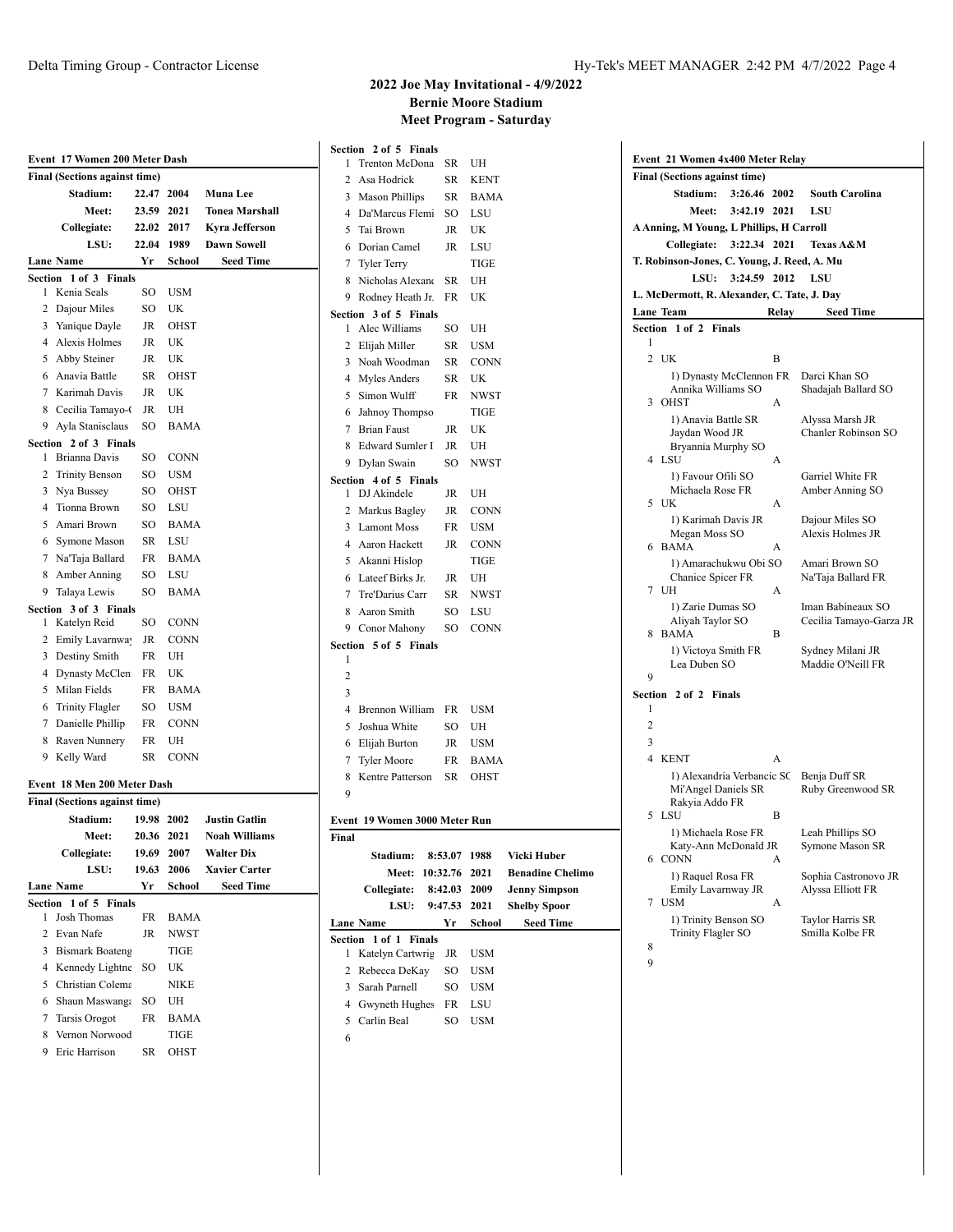#### **2022 Joe May Invitational - 4/9/2022 Bernie Moore Stadium Meet Program - Saturday**

**Stadium: 204-04 1983 Meg Richie Meet: 169-05 2021 Nora Monie Collegiate: 221-05 1981 Meg Richie LSU: 194-04 1994 Danyel Mitchell**

**Pos Name Yr School Seed Mark**

**Event 25 Women Discus Throw**

**Top 9 advance to Final**

**Flight 1 of 1 Finals**

**West Cage**

|                | Event 22 Men 4x400 Meter Relay                 |       |                                                |
|----------------|------------------------------------------------|-------|------------------------------------------------|
|                | <b>Final (Sections against time)</b>           |       |                                                |
|                | Stadium:<br>3:00.38                            | 2016  | LSU                                            |
|                | Meet:<br>3:10.25                               | 2021  | LSU                                            |
|                | D Camel, T Terry, D Peebles, S Burrell         |       |                                                |
|                | Collegiate:<br>2:59.00                         | 2018  | So. California                                 |
|                | R. Morgan, R. Benjamin, Z. Shinnick, M. Norman |       |                                                |
|                | 2:59.59<br>LSU:                                | 2005  | LSU                                            |
|                | R. Darder, K. Willie, B. Brazell, X. Carter    |       |                                                |
|                | Lane Team                                      | Relay | <b>Seed Time</b>                               |
| Section        | $1$ of $2$<br>Finals                           |       |                                                |
| 1              |                                                |       |                                                |
| 2              | <b>NWST</b>                                    | A     |                                                |
|                | 1) Junior Charles SR                           |       | Destine Scott JR                               |
| 3              | Galen Loyd FR<br><b>OHST</b>                   | Α     | Ebenezer Aggrey SO                             |
|                | 1) Donnie James JR                             |       | Armani Modeste SO                              |
|                | Zidane Brown FR                                |       | Tyler Johnson SR                               |
| 4              | <b>TIGE</b>                                    | А     |                                                |
|                | 1) Vernon Norwood 0                            |       | Tyler Terry 0                                  |
| 5              | Jahnoy Thompson 0<br>UK                        | А     | Akanni Hislop 0                                |
|                | 1) Dwight St Hillaire SR                       |       | Lance Lang SO                                  |
|                | Kennedy Lightner SO                            |       | <b>Brian Faust JR</b>                          |
| 6              | <b>BAMA</b>                                    | А     |                                                |
|                | 1) Gabriel Serrano JR                          |       | Corde Long SO                                  |
|                | Leander Forbes JR                              |       | Khaleb McRae SO                                |
| 7              | UH                                             | A     |                                                |
|                | 1) Quivell Jordan SR<br>Trey Johnson JR        |       | <b>Tyrell Valentine SR</b><br>Jordan Booker JR |
|                | Antonio Ruiz SR                                |       | De' Vion Wilson SO                             |
|                | Adam Mason FR                                  |       |                                                |
| 8              | <b>CONN</b>                                    | A     |                                                |
|                | 1) Noah Woodman SR<br>Jordan Torney SR         |       | Markus Bagley JR                               |
| 9              | <b>BAMA</b>                                    | Β     | Wellington Ventura JR                          |
|                | 1) Mason Phillips SR                           |       | Antonio Crisco FR                              |
|                | Grover Winston SO                              |       | Jonathan Martin SO                             |
|                | Clayton Elder SO<br>2 of 2 Finals              |       |                                                |
| Section<br>1   |                                                |       |                                                |
| $\overline{c}$ |                                                |       |                                                |
| 3              |                                                |       |                                                |
| 4              | <b>CONN</b>                                    | В     |                                                |
|                | 1) Mahamed Sharif SO                           |       | Marzio Mastroianni SO                          |
|                | Joseph Pearl JR                                |       | Stephen Sutton SO                              |
| 5              | UK                                             | В     |                                                |
|                | 1) Kenroy Williams SR                          |       | Beck O'Daniel SO                               |
| 6              | Myles Anders SR<br><b>KENT</b>                 | A     | Rodney Heath Jr. FR                            |
|                | 1) Asa Hodrick SR                              |       | Quintin Cooks SO                               |
|                | Shakorie Davis II SR                           |       | Jonathan Solomon JR                            |
| 7              | Jaheim Jones JR                                |       |                                                |
|                |                                                |       |                                                |

- 7
- 8 9

|                | <b>Event 34 Men Pole Vault</b>                    |             |             |                                                               |
|----------------|---------------------------------------------------|-------------|-------------|---------------------------------------------------------------|
|                | <b>Starting Height - 4.81 (15-9.25)</b>           |             |             |                                                               |
|                |                                                   |             |             | Progressions - 4.81 (15-9.25), 4.96 (16-3.25), 5.11 (16-9.25) |
|                |                                                   |             |             | 5.26 (17-3), 5.41 (17-9), 5.51 (18-1), 5.56 (18-2.75) (5cm)   |
|                | Stadium: 19-05.50 2018                            |             |             | <b>Mondo Duplantis</b>                                        |
|                | Meet:                                             | $17-05$     | 2021        | <b>Christyan Sampy</b>                                        |
|                | <b>Collegiate: 19-08.25</b>                       |             | 2019        | <b>Mondo Duplantis</b>                                        |
|                | LSU: 18-08.75                                     |             | 2000        | <b>Russ Buller</b>                                            |
| Pos            | Name                                              | Yr          | School      | <b>Seed Mark</b>                                              |
| Flight         | $1$ of $1$<br><b>Finals</b>                       |             |             |                                                               |
| 1              | Patrick Oatman                                    | FR          | <b>CONN</b> |                                                               |
| $\mathfrak{D}$ | Cross Derriso                                     | FR          | <b>BAMA</b> |                                                               |
| 3              | Lukas Van Der W                                   | SR          | <b>KENT</b> |                                                               |
|                | 4 Dalton Shepler                                  | FR          | UK          |                                                               |
| 5              | Joseph Jardine                                    | <b>JR</b>   | UK          |                                                               |
| 6              | Tyler Hrbek                                       | <b>JR</b>   | <b>CONN</b> |                                                               |
| 7              | Louis Martinez                                    | FR          | <b>BAMA</b> |                                                               |
| 8              | Kristian Kneffler                                 | SO          | <b>KENT</b> |                                                               |
| 9              | Ben Percefull                                     | SR          | UH          |                                                               |
| 10             | Travis Snyder                                     | JR          | <b>CONN</b> |                                                               |
| 11             | Antonio Ruiz                                      | SR          | UH          |                                                               |
|                | 12 Matthew Peare                                  | SR          | UK          |                                                               |
| 13             | Christyan Sampy                                   | SO          | UH          |                                                               |
|                | 14 Keaton Daniel                                  | SO.         | UK          |                                                               |
|                | <b>Event 28 Men High Jump</b>                     |             |             |                                                               |
|                | <b>Starting Height - 1.96</b>                     |             |             |                                                               |
|                | Progressions - 1.96, 2.01, 2.06, 2.11, 2.15, 2.19 |             |             |                                                               |
|                | $2.22(3 \text{ cm})$                              |             |             |                                                               |
|                | Stadium:                                          | 7-05.75     | 1987        | <b>Tom Smith</b>                                              |
|                | Stadium:                                          | $7 - 05.75$ | 1987        | <b>Dothel Edwards, Troy K</b>                                 |
|                | <b>Meet:</b>                                      | 6-09        | 2021        | <b>Ronald Henderson</b>                                       |
|                | Collegiate:                                       | 7-09.75     | 1989        | <b>Hollis Conway</b>                                          |
|                | LSU:                                              | 7-08.75     | 2021        | JuVaughn Harrison                                             |
| Pos            | Name                                              | Yr          | School      | <b>Seed Mark</b>                                              |
|                | Flight 1 of 1<br><b>Finals</b>                    |             |             |                                                               |
| 1              | Jack McElligott                                   | JR          | <b>KENT</b> |                                                               |
| 2              | Benjamin Grosse                                   | SR          | <b>CONN</b> |                                                               |
| 3              | Ronnie Rounds                                     | JR          | LSU         |                                                               |
| 4              | Daniel Claxton                                    | <b>SR</b>   | <b>CONN</b> |                                                               |
| 5              | Rahman Minor                                      | <b>SR</b>   | UK          |                                                               |
|                | 6 Corvell Todd                                    | JR          | <b>USM</b>  |                                                               |
|                |                                                   |             |             |                                                               |

1 Emily Alty FR CONN 2 Alexis Morris SO USM 3 Daisy Monie FR UH 4 Isabella Simonell SO USM 5 Aliesha Shaw FR KENT  $6$  Nu'uausala Tuile $1$  JR UH 7 Hailey Pollard JR UH 8 Ryan Pickering JR UH 9 Molly Leppelmei SR UK 10 Areti Filipidou FR UK 11 Amber Hart SR LSU 12 Grace Tennant SR KENT 13 Gabrielle Bailey SR KENT **Event 23 Men Discus Throw West Cage Top 9 advance to Final Stadium: 210-04 2017 Brian WIlliams Meet: 173-01 2021 Francois Prinsloo Collegiate: 222-00 2004 Hannes Hopley LSU: 213-05 2015 Rodney Brown Pos Name Yr School Seed Mark Flight 1 of 1 Finals** 1 Fred Moudani SO USM 2 Jevan Parara FR UNA 3 John Meyer SO LSU 4 Lusekelo Mwamu SO UH 5 Joe Wager SO USM 6 Jeffrey Neuhaus FR KENT 7 Jake Wickey SR KENT 8 Josh Sobota JR UK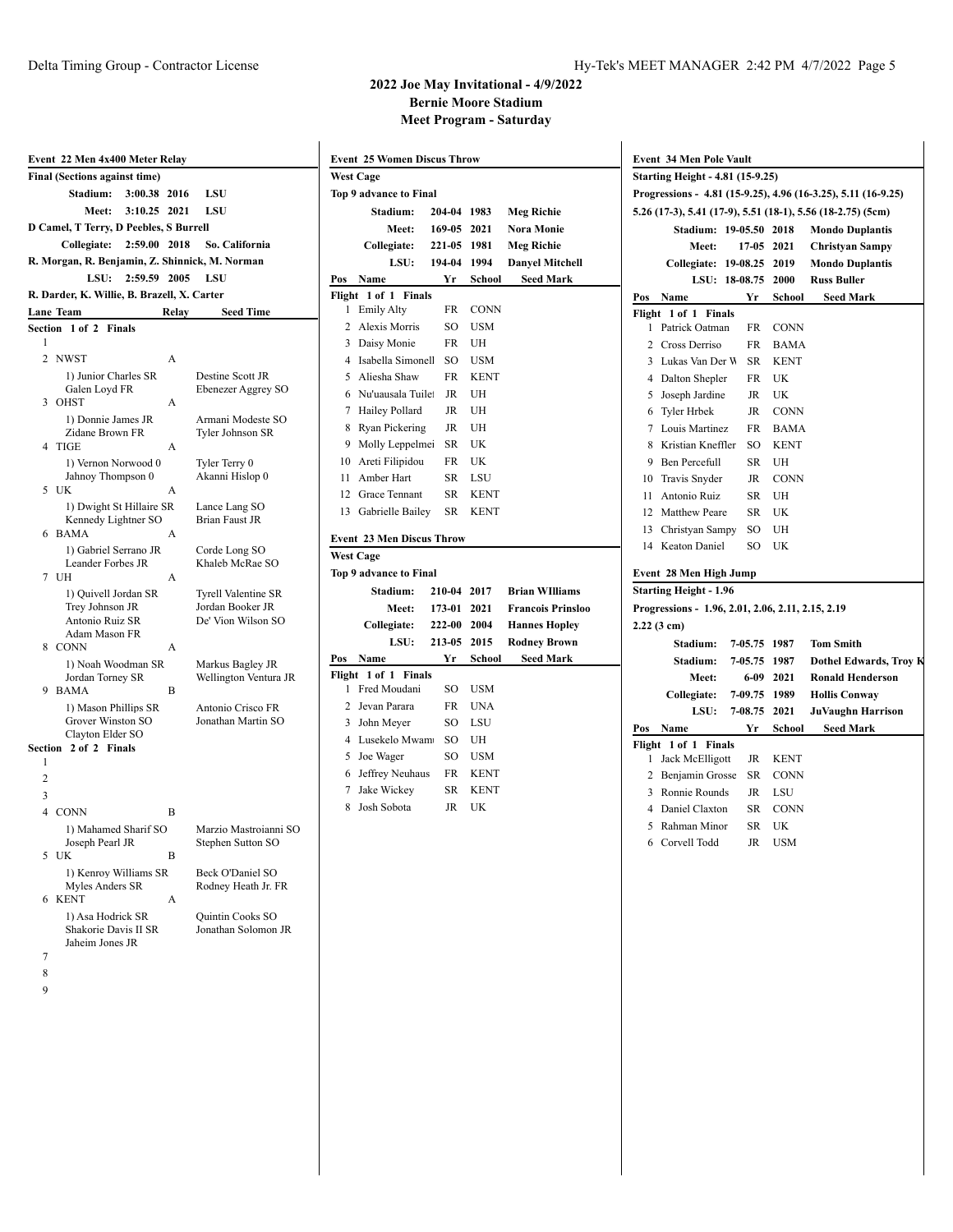## Delta Timing Group - Contractor License **Hy-Tek's MEET MANAGER** 2:42 PM 4/7/2022 Page 6

 $\overline{\phantom{a}}$ 

 $\mathbf{I}$ 

#### **2022 Joe May Invitational - 4/9/2022 Bernie Moore Stadium Meet Program - Saturday**

|               | <b>Event 38 Men Hammer Throw</b>    |             |              |                                             |
|---------------|-------------------------------------|-------------|--------------|---------------------------------------------|
|               | <b>West Cage</b>                    |             |              |                                             |
|               | Top 9 advance to Final              |             |              |                                             |
|               | Stadium:                            | 253-08      | 2002         | <b>Andreas Haklits</b>                      |
|               | <b>Meet:</b>                        | 204-00      | 2021         | <b>Miles Marhofer</b>                       |
|               | Collegiate:                         | 268-10 1995 |              | <b>Balazs Kiss</b>                          |
|               | LSU:                                | 240-03      | 2018         | <b>Jake Norris</b>                          |
| Pos           | Name                                | Yr          | School       | <b>Seed Mark</b>                            |
| Flight        | 1 of 1 Finals                       |             |              |                                             |
| 1             | Jevan Parara                        | FR          | <b>UNA</b>   |                                             |
| 2             | Johnny Howell                       | SO          | UH           |                                             |
| 3             | Kaya Ludgood                        | SO          | <b>USM</b>   |                                             |
| 4             | Michael Brownir                     | SO          | UK           |                                             |
|               | 5 Logan Coles                       | FR          | UK           |                                             |
| 6             | Miles Marhofer                      | SR          | UH           |                                             |
| 7             | Christopher Kees                    | SR          | <b>CONN</b>  |                                             |
| 8             | Jake Wickey                         | SR          | <b>KENT</b>  |                                             |
| 9             | John Nerdal                         |             | TIGE         |                                             |
| 10            | Jake Norris                         | SR          | LSU          |                                             |
|               | <b>Event 31 Men Shot Put</b>        |             |              |                                             |
|               | <b>Top 9 advance to Final</b>       |             |              |                                             |
|               | Stadium: 70-10.50                   |             |              |                                             |
|               |                                     |             | 2002         | <b>Janus Robberts</b>                       |
|               | <b>Meet:</b>                        | 61-07       | 2021         | <b>Rickssen Opont</b><br><b>John Godina</b> |
|               | Collegiate: 72-02.25<br>LSU:        | 65-07       | 1995<br>1982 | <b>Joe Maciejczyk</b>                       |
|               |                                     |             |              |                                             |
| Pos<br>Flight | Name<br>1 of 1 Finals               | Yr          | School       | Seed Mark                                   |
| 1             | Johnny Howell                       | SO          | UH           |                                             |
|               | 2 Mustafa Fall                      | JR          | UH           |                                             |
| 3             | Josh Sobota                         | JR          | UK           |                                             |
| 4             | John Meyer                          | SO          | LSU          |                                             |
| 5             | Andrew Liskowi                      |             | <b>UNA</b>   |                                             |
|               |                                     |             |              |                                             |
|               | <b>Event 32 Women Hammer Throw</b>  |             |              |                                             |
|               | <b>West Cage</b>                    |             |              |                                             |
|               | Top 9 advance to Final              |             |              |                                             |
|               | Stadium:                            | 239-00 2018 |              | <b>Gwendolyn Berry</b>                      |
|               | Stadium:                            | 239-00      | 2019         | <b>Janee Kassanavoid</b>                    |
|               | <b>Meet:</b>                        | 244-00 2021 |              | <b>Janee' Kassanavoid</b>                   |
|               | Collegiate:                         | 247-09      | 2021         | <b>Camryn Rogers</b>                        |
|               | LSU:                                | 220-04      | 2021         | <b>Emma Robbins</b>                         |
| Pos           | <b>Name</b>                         | Yr          | School       | Seed Mark                                   |
| Flight        | 1 of 1<br><b>Finals</b>             |             |              |                                             |
| 1             | Alexis Morris                       | SO          | USM          |                                             |
| 2<br>3        | Grace Luther                        | JR          | KENT         |                                             |
| 4             | Briana Wright                       | JR<br>JR    | KENT<br>UH   |                                             |
| 5             | Nu'uausala Tuile:<br>Marissa Henley | JR          |              |                                             |
|               |                                     |             | KENT         |                                             |
| 6<br>7        | Jordan Speer<br>Natalia Surdej      | JR<br>FR    | USM<br>CONN  |                                             |
| 8             | Isabella Simonell                   | SO          | USM          |                                             |
| 9             | Mikyla Rodgers                      | JR          | CONN         |                                             |
| 10            | Jade Gates                          | SR          | UK           |                                             |
| 11            | Priscilla Adejoku                   | SR          | UH           |                                             |
| 12            | Molly Leppelmei                     | SR          | UK           |                                             |
| 13            | Mikaila Martin                      |             | UNA          |                                             |
|               |                                     |             |              |                                             |

|     | <b>Event 30 Women Long Jump</b>              |           |              |                         |                | Event 33 V         |
|-----|----------------------------------------------|-----------|--------------|-------------------------|----------------|--------------------|
|     | Top 9 advance to Final                       |           |              |                         |                | <b>Starting Ho</b> |
|     | Stadium: 22-09.25 1987                       |           |              | <b>Sheila Echols</b>    |                | Progression        |
|     | Meet: 21-05.25                               |           | 2021         | <b>Trina Malej</b>      |                | $1.83, 1.86$ (3)   |
|     | <b>Collegiate: 23-05.25</b>                  |           | 2021         | <b>Tara Davis</b>       |                | St:                |
|     | LSU: 22-09.25                                |           | 1987         | <b>Sheila Echols</b>    |                | St:                |
| Pos | Name                                         | Yr        | School       | <b>Seed Mark</b>        |                |                    |
|     | Flight 1 of 1 Finals                         |           |              |                         |                | Coll               |
| 1   | Camille Kohtala                              | SO        | <b>BAMA</b>  |                         |                |                    |
| 2   | Taylor Pannell                               | SO        | <b>CONN</b>  |                         | Pos            | Nam                |
| 3   | Jamie Kobus                                  | SO.       | <b>CONN</b>  |                         |                | Flight 1 of        |
| 4   | Nadia Herring                                | FR        | <b>BAMA</b>  |                         | 1              | Taylo              |
| 5   | Aysia Ward                                   | SO        | <b>BAMA</b>  |                         | 2              | Emm                |
| 6   | Jasmine Barrow                               | SO        | <b>CONN</b>  |                         | 3              | Janiq              |
| 7   | Jayla Fields                                 | <b>JR</b> | UH           |                         |                | 4 Lillie           |
| 8   | Alexis Tilford-Ru                            | FR        | UH           |                         | 5              | Kelly              |
| 9   | Ashlee Osaji                                 | JR        | USM          |                         | 6              | Patric             |
| 10  | Emily Lavarnwa                               | JR        | <b>CONN</b>  |                         | 7              | Morg               |
| 11  | Annika Williams                              | SO        | UK           |                         | 8              | Nyag               |
| 12  | Serena Bolden                                | SO        | LSU          |                         | 9              | Abiga              |
| 13  | Destiny Lawrenc                              | SO        | UH           |                         |                |                    |
|     | <b>Event 29 Men Long Jump</b>                |           |              |                         |                | Event 37 V         |
|     | Top 9 advance to Final                       |           |              |                         |                | Top 9 adva         |
|     | Stadium: 27-10.25 2000                       |           |              | <b>Melvin Lister</b>    |                | St:                |
|     | Meet:                                        | 25-00     | 2021         | <b>Jarvis Gotch</b>     |                |                    |
|     |                                              |           |              |                         |                | Coll               |
|     | <b>Collegiate: 28-08.25</b><br>LSU: 27-09.50 |           | 1994<br>2004 | <b>Erick Walder</b>     |                |                    |
|     |                                              |           |              | John Moffitt, JuVaugh I | Pos            | Nam                |
| Pos | Name                                         | Yr        | School       | <b>Seed Mark</b>        |                | Flight 1 of        |
| 1   | Flight 1 of 1 Finals<br>Del'Mario Hairst     | <b>JR</b> | <b>KENT</b>  |                         | 1              | Annil              |
| 2   |                                              | JR        | <b>KENT</b>  |                         | $\overline{c}$ | Bryni              |
| 3   | <b>Brian Phillips</b><br>Julian Collins      | FR        | <b>BAMA</b>  |                         | 3              | Megh               |
| 4   | Ji'eem Bullock                               | SO.       | LSU          |                         | 4              | Leah               |
|     |                                              |           |              |                         | 5              | Alies!             |
| 5   | Richmond Kwaat                               | SO        | <b>CONN</b>  |                         | 6              | Daisy              |
| 6   | Robbie Springfie                             | JR        | UK           |                         | 7              | Haile              |
| 7   | Benjamin Okafor                              | <b>JR</b> | UH           |                         | 8              | Prisci             |
| 8   | Joseph Oreva-Ed                              |           | CARSO        |                         | 9              | Ambe               |
| 9   | Rayvon Grey                                  |           | TIGE         |                         | 10             | Grace              |
|     |                                              |           |              |                         | 11             | Nu'ua              |
|     |                                              |           |              |                         |                | $\sim$ 1 $\cdot$   |

| Event 33 Women High Jump<br><b>Starting Height - 1.60</b><br>Progressions - 1.60, 1.65, 1.70, 1.75, 1.76, 1.79, |                                        |                     |             |                          |  |  |  |  |
|-----------------------------------------------------------------------------------------------------------------|----------------------------------------|---------------------|-------------|--------------------------|--|--|--|--|
|                                                                                                                 |                                        |                     |             |                          |  |  |  |  |
|                                                                                                                 | $1.83, 1.86$ (3 cm)                    |                     |             |                          |  |  |  |  |
|                                                                                                                 | Stadium:                               | $6 - 02$            | 1987        | <b>Mazel Thomas</b>      |  |  |  |  |
|                                                                                                                 | Stadium:                               | $6 - 02$            |             | <b>Camille Jampolsky</b> |  |  |  |  |
|                                                                                                                 | <b>Meet:</b>                           | 5-10                | 2021        | <b>Lauren Clarke</b>     |  |  |  |  |
|                                                                                                                 | <b>Collegiate:</b>                     | $6 - 06.25$         | 2013        | <b>Brigetta Barrett</b>  |  |  |  |  |
|                                                                                                                 | LSU:                                   | 6-02.25             | 1994        | Gai Kapernick            |  |  |  |  |
|                                                                                                                 |                                        |                     |             |                          |  |  |  |  |
| Pos                                                                                                             | Name                                   | Yr                  | School      | Seed Mark                |  |  |  |  |
| Flight<br>1                                                                                                     | 1 of 1 Finals<br><b>Taylor Pannell</b> | SO                  | <b>CONN</b> |                          |  |  |  |  |
| 2                                                                                                               | Emma Engelhard                         | SO                  | LSU         |                          |  |  |  |  |
|                                                                                                                 |                                        | SO                  | <b>USM</b>  |                          |  |  |  |  |
| 3                                                                                                               | Janique Burgher                        |                     |             |                          |  |  |  |  |
|                                                                                                                 | 4 Lillie Franks                        | JR                  | <b>KENT</b> |                          |  |  |  |  |
| 5                                                                                                               | Kelly Ward                             | SR                  | <b>CONN</b> |                          |  |  |  |  |
|                                                                                                                 | 6 Patricia Mroczko                     | SO                  | <b>CONN</b> |                          |  |  |  |  |
| 7                                                                                                               | Morgan Smalls                          | SO                  | LSU         |                          |  |  |  |  |
| 8                                                                                                               | Nyagoa Bayak                           | SO                  | LSU         |                          |  |  |  |  |
| 9                                                                                                               | Abigail O'Donog                        | SR                  | LSU         |                          |  |  |  |  |
|                                                                                                                 |                                        |                     |             |                          |  |  |  |  |
|                                                                                                                 | Event 37 Women Shot Put                |                     |             |                          |  |  |  |  |
|                                                                                                                 | Top 9 advance to Final                 |                     |             |                          |  |  |  |  |
|                                                                                                                 | Stadium: 64-00.25 2018                 |                     |             | <b>Raven Saunders</b>    |  |  |  |  |
|                                                                                                                 |                                        | Meet: 54-01.25 2021 |             | Nu'uausala Tuilefano     |  |  |  |  |
|                                                                                                                 | Collegiate: 63-10.25                   |                     | 2018        | <b>Maggie Ewen</b>       |  |  |  |  |
|                                                                                                                 | LSU:                                   | 60-08               | 2015        | <b>Tori Bliss</b>        |  |  |  |  |
| Pos                                                                                                             | Name                                   | Yr                  | School      | <b>Seed Mark</b>         |  |  |  |  |
| Flight                                                                                                          | 1 of 1 Finals                          |                     |             |                          |  |  |  |  |
| 1                                                                                                               | Annika Williams                        | SO                  | UK          |                          |  |  |  |  |
| 2                                                                                                               | Brynn Madonna                          | FR                  | <b>CONN</b> |                          |  |  |  |  |
| 3                                                                                                               | Meghan Daly                            | JR                  | <b>KENT</b> |                          |  |  |  |  |
| $\overline{4}$                                                                                                  | Leah Moore                             | FR                  | UK          |                          |  |  |  |  |
| 5                                                                                                               | Aliesha Shaw                           | FR                  | <b>KENT</b> |                          |  |  |  |  |
| 6                                                                                                               | Daisy Monie                            | FR                  | UH          |                          |  |  |  |  |
| 7                                                                                                               | Hailey Pollard                         | JR                  | UH          |                          |  |  |  |  |
| 8                                                                                                               | Priscilla Adejoku                      | SR                  | UH          |                          |  |  |  |  |
| 9.                                                                                                              | Amber Hart                             | SR                  | LSU         |                          |  |  |  |  |
|                                                                                                                 | 10 Grace Tennant                       |                     | <b>KENT</b> |                          |  |  |  |  |
|                                                                                                                 |                                        | SR                  |             |                          |  |  |  |  |
| 11                                                                                                              | Nu'uausala Tuile:                      | <b>JR</b>           | UH          |                          |  |  |  |  |
| 12                                                                                                              | Gabrielle Bailey                       | SR                  | <b>KENT</b> |                          |  |  |  |  |
|                                                                                                                 | <b>Event 26 Men Javelin Throw</b>      |                     |             |                          |  |  |  |  |
|                                                                                                                 | <b>West Runway</b>                     |                     |             |                          |  |  |  |  |
|                                                                                                                 | Top 9 advance to Final                 |                     |             |                          |  |  |  |  |
|                                                                                                                 |                                        |                     |             |                          |  |  |  |  |
|                                                                                                                 | Stadium:                               | 264-05              | 1998        | <b>Andreas Linden</b>    |  |  |  |  |
|                                                                                                                 | Meet:                                  | 211-00              | 2021        | <b>Henry Terral</b>      |  |  |  |  |
|                                                                                                                 | Collegiate:                            | 292-04              | 1990        | <b>Patrik Boden</b>      |  |  |  |  |
|                                                                                                                 | LSU:                                   | 235-09              | 2022        | <b>Tzuriel Pedigo</b>    |  |  |  |  |
| Pos                                                                                                             | Name                                   | Yr                  | School      | <b>Seed Mark</b>         |  |  |  |  |
| Flight                                                                                                          | 1 of 1<br><b>Finals</b>                |                     |             |                          |  |  |  |  |
| 1                                                                                                               | Tyler Pridgen                          | SO                  | USM         |                          |  |  |  |  |
| 2                                                                                                               | <b>Bradley Heck</b>                    | SR                  | KENT        |                          |  |  |  |  |
| 3                                                                                                               | Joseph Venables                        | SO                  | <b>CONN</b> |                          |  |  |  |  |
| 4                                                                                                               | Tanner Jameson                         | SO                  | <b>CONN</b> |                          |  |  |  |  |
| 5                                                                                                               | Scott Benco                            | JR                  | <b>KENT</b> |                          |  |  |  |  |
| 6                                                                                                               | Eli Gaughan                            | JR                  | LSU         |                          |  |  |  |  |
| 7                                                                                                               | Tzuriel Pedigo                         | SO                  | LSU         |                          |  |  |  |  |
|                                                                                                                 |                                        |                     |             |                          |  |  |  |  |
|                                                                                                                 |                                        |                     |             |                          |  |  |  |  |
|                                                                                                                 |                                        |                     |             |                          |  |  |  |  |
|                                                                                                                 |                                        |                     |             |                          |  |  |  |  |